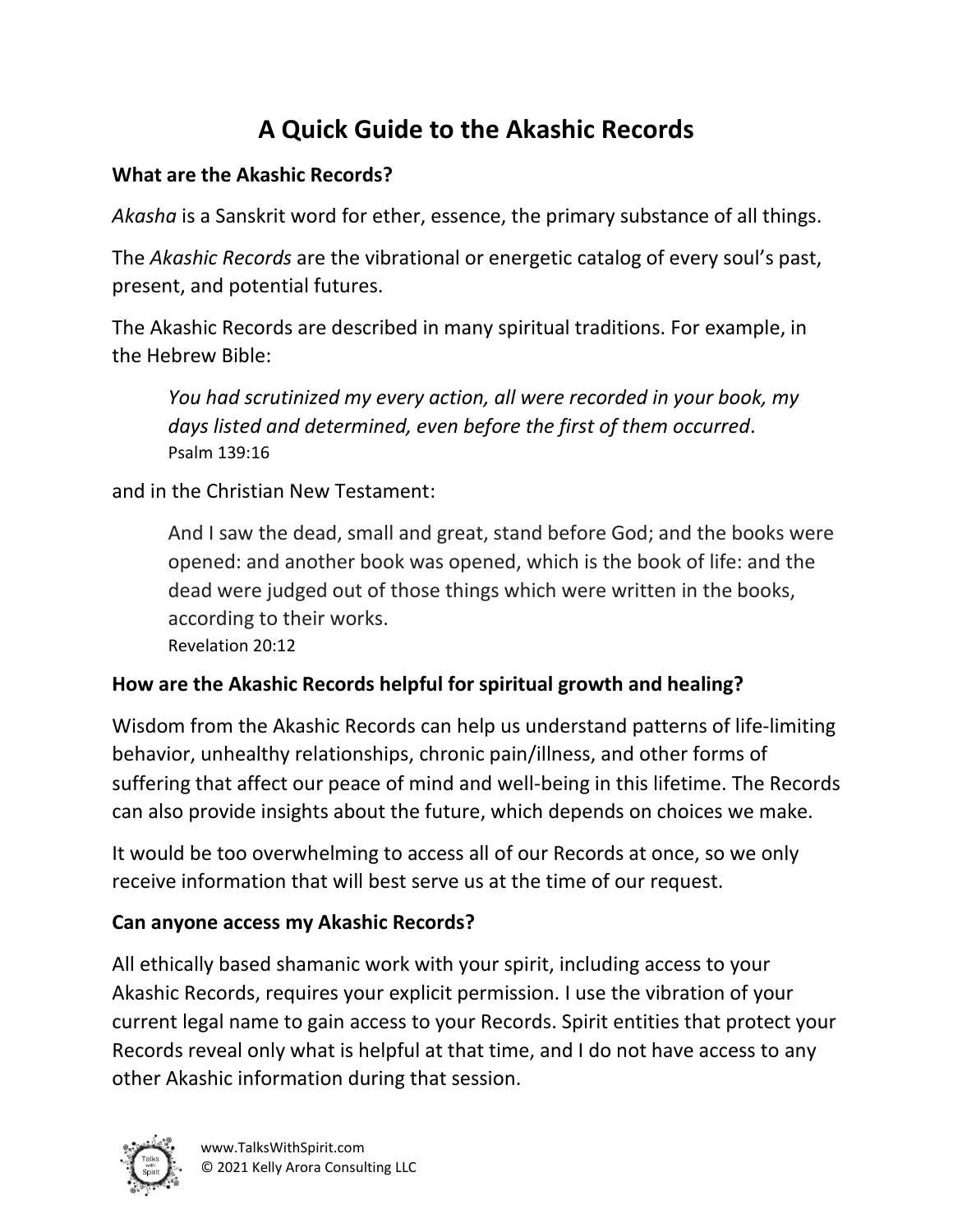#### **What's the best way to frame a question for the Akashic Records?**

The most common question I ask on behalf of clients is *What would be most helpful for [your name] to know at this time?* 

If you have specific concerns or curiosities, it's best to ask questions that begin with *How*, *Why* or *What*. Spirit often provides answers through dreamlike experiences, images, and symbolism, which can make *Yes*/*No* responses challenging to determine. Questions that begin with *When* are also challenging because the spirit world isn't bound by linear time like we experience on Earth.

Examples of helpful questions:

What would it look like if I ...? How can I have a better relationship with ...? Why do I struggle with ...?

#### **What happens when Kelly accesses the Akashic Records?**

I access the Akashic Records through a shamanic journey. Journeys are trancelike states in which my spirit travels to the alternate reality of the spirit world. I may travel directly to the Hall of Records (as I call it), or I may be led to the Akashic Records during a shamanic journey in which I seek healing and guidance for myself or another person.

People experience the spirit realm in many ways. My experience of the Akashic Records may be quite different than what another person reports. When *I* visit the Akashic Records, I arrive at the end of a long hallway in a large gray stone building. A short faceless hooded entity silently leads me to a small windowless room with stone walls and a dirt floor. Some of my spirit helpers will be waiting for me at one end of the room, illuminated by a candle on a small table. After my guides and I align our energies, I approach the dark side of the room. From the darkness, tall thin hooded faceless entities appear. The number varies, but usually 3 to 7 entities form a line in front of me. They remain silent.

After I ask a question on your behalf, one of these entities will step forward and wipe clean part of the dirt floor, offer a large brass basin of with clear water, show me a large book opened to blank pages, or create some other type of portal to another time. I (or we, if your spirit joins me) enter this portal to receive the